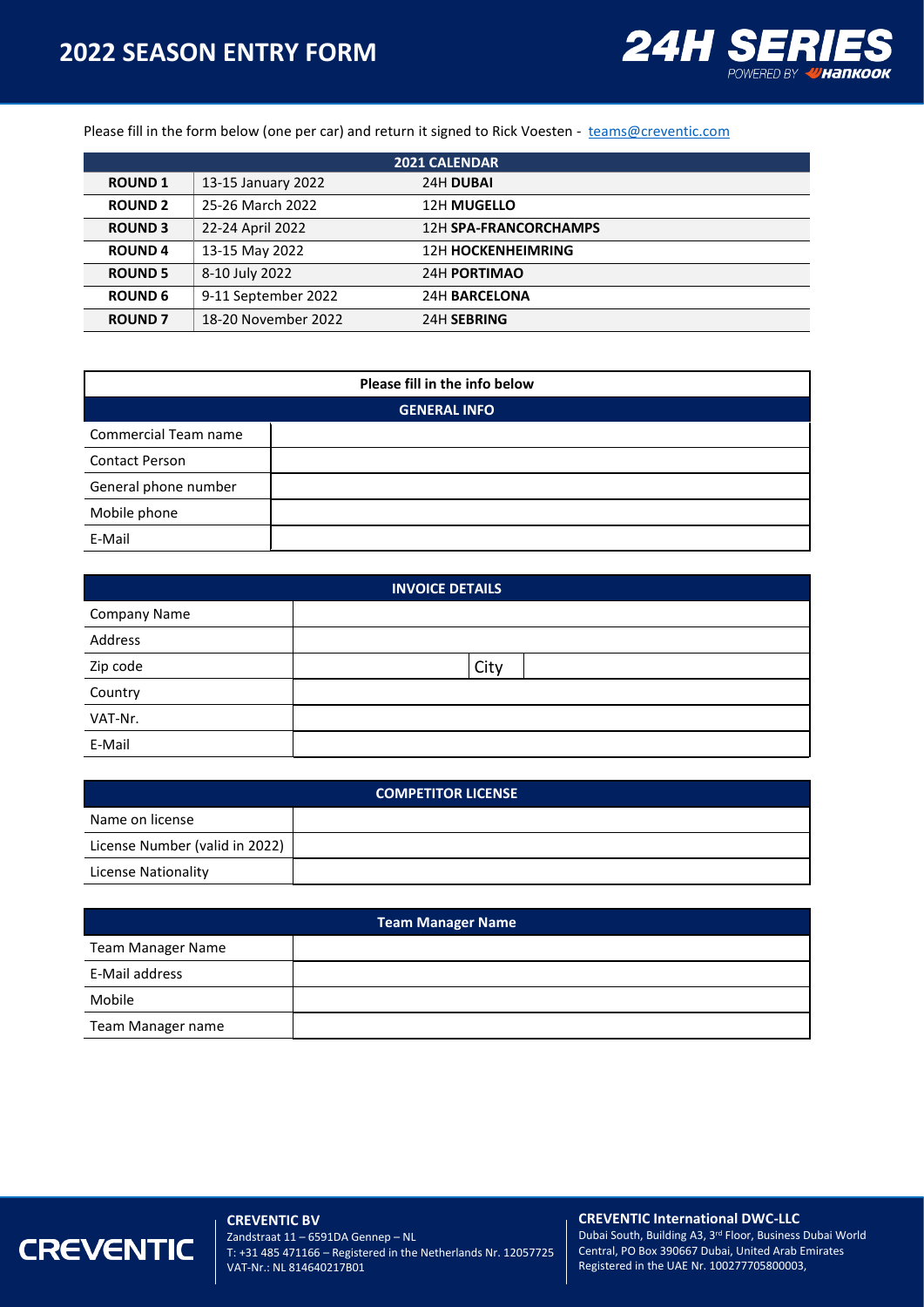## **2022 SEASON ENTRY FORM**



| Please fill in the driver info*  |                     |                 |  |  |  |  |  |
|----------------------------------|---------------------|-----------------|--|--|--|--|--|
|                                  | <b>Driver Info</b>  |                 |  |  |  |  |  |
|                                  | Driver 1            | <b>Driver 2</b> |  |  |  |  |  |
| Driver Name (as shown on license |                     |                 |  |  |  |  |  |
| <b>Nationality</b>               |                     |                 |  |  |  |  |  |
| Date of birth                    |                     |                 |  |  |  |  |  |
| Gender                           |                     |                 |  |  |  |  |  |
| <b>E-Mail address</b>            |                     |                 |  |  |  |  |  |
| License number                   |                     |                 |  |  |  |  |  |
| <b>License Nationality</b>       |                     |                 |  |  |  |  |  |
|                                  | Driver <sub>3</sub> | <b>Driver 4</b> |  |  |  |  |  |
| Driver Name (as shown on license |                     |                 |  |  |  |  |  |
| <b>Nationality</b>               |                     |                 |  |  |  |  |  |
| Date of birth                    |                     |                 |  |  |  |  |  |
| Sex                              |                     |                 |  |  |  |  |  |
| <b>E-Mail address</b>            |                     |                 |  |  |  |  |  |
| License number                   |                     |                 |  |  |  |  |  |
| <b>License Nationality</b>       |                     |                 |  |  |  |  |  |
|                                  | <b>Driver 5</b>     |                 |  |  |  |  |  |
| Driver Name (as shown on license |                     |                 |  |  |  |  |  |
| Nationality                      |                     |                 |  |  |  |  |  |
| Date of birth                    |                     |                 |  |  |  |  |  |
| Sex                              |                     |                 |  |  |  |  |  |
| <b>E-Mail address</b>            |                     |                 |  |  |  |  |  |
| License number                   |                     |                 |  |  |  |  |  |
| <b>License Nationality</b>       |                     |                 |  |  |  |  |  |

**\***not mandatory at this stage and can be done in later stadium.

# **CREVENTIC**

**CREVENTIC BV** Zandstraat 11 – 6591DA Gennep – NL T: +31 485 471166 – Registered in the Netherlands Nr. 12057725 VAT-Nr.: NL 814640217B01

#### **CREVENTIC International DWC-LLC**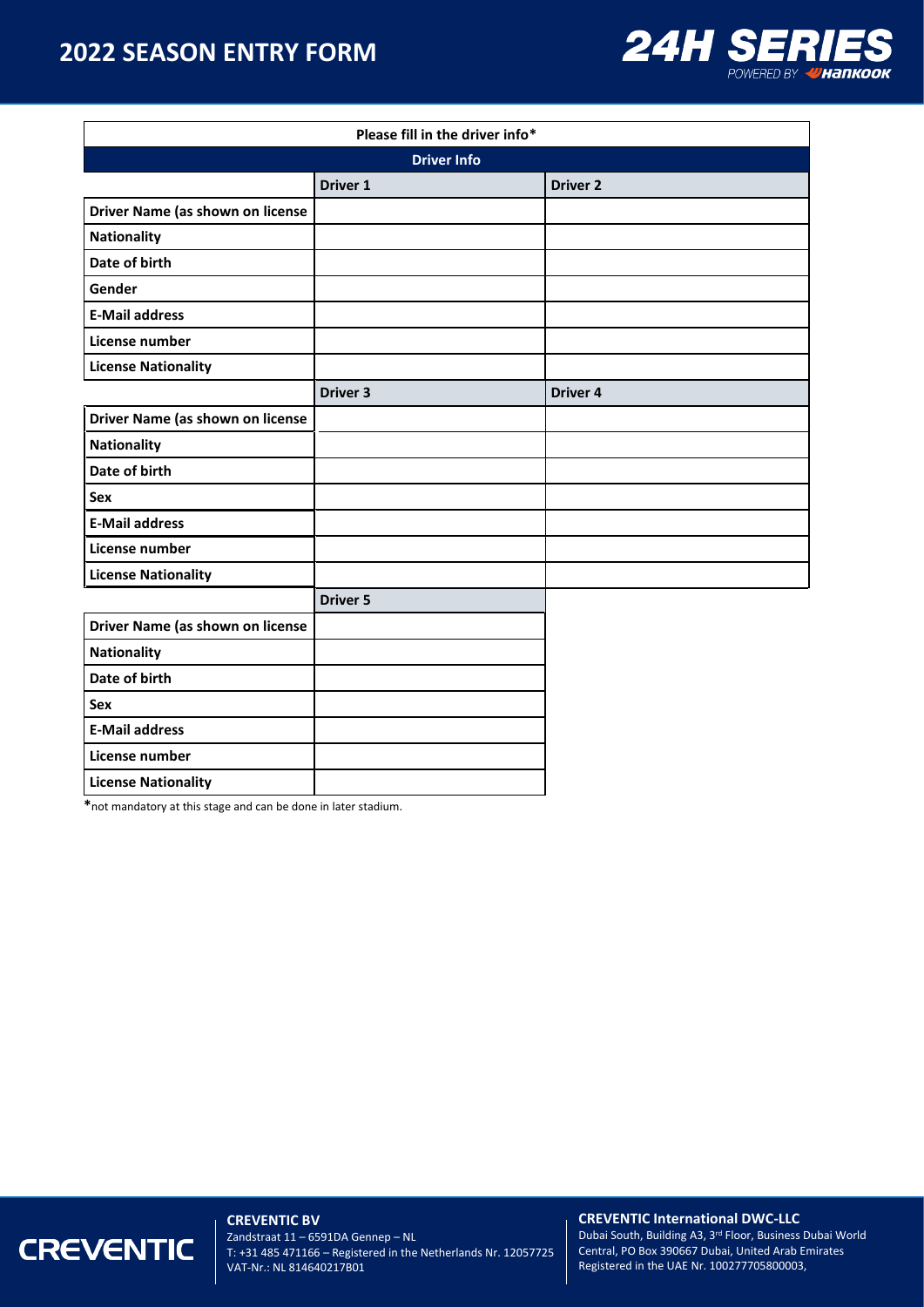### **2022 SEASON ENTRY FORM**



| Please select below for which class you wish to enter (only 1 per entry form) |  |  |  |  |  |  |  |  |  |  |
|-------------------------------------------------------------------------------|--|--|--|--|--|--|--|--|--|--|
| 991<br>992<br>GT3<br>GT4<br>тсх<br>TCR<br><b>GTX</b>                          |  |  |  |  |  |  |  |  |  |  |
|                                                                               |  |  |  |  |  |  |  |  |  |  |

| PLEASE SELECT THE CORRECT OPTION / FILL IN THE DETAILS |  |                     |     |           |  |  |  |  |  |
|--------------------------------------------------------|--|---------------------|-----|-----------|--|--|--|--|--|
| Car Brand                                              |  | Car Model           |     |           |  |  |  |  |  |
| Year of build                                          |  | EVO Year/date       |     |           |  |  |  |  |  |
| Chassis-No.                                            |  | Cubic capacity (cc) |     |           |  |  |  |  |  |
|                                                        |  |                     | YES | <b>NO</b> |  |  |  |  |  |
| No. of cylinders                                       |  | Turbo               |     |           |  |  |  |  |  |

| <b>Numbers per Class</b> |            |         |           |            |            |           |  |  |  |  |
|--------------------------|------------|---------|-----------|------------|------------|-----------|--|--|--|--|
| GT <sub>3</sub>          | <b>GTX</b> | GT4     | 991 & 992 | <b>TCX</b> | <b>TCR</b> | <b>TC</b> |  |  |  |  |
| $2 - 99$                 | 701-799    | 401-499 | 901-999   | 101-199    | 201-299    | 301-399   |  |  |  |  |

| <b>Preferred Starting Number*</b> |                                 |                                 |  |  |  |  |  |  |  |
|-----------------------------------|---------------------------------|---------------------------------|--|--|--|--|--|--|--|
| <b>Preferred Starting No. 1</b>   | <b>Preferred Starting No. 2</b> | <b>Preferred Starting No. 3</b> |  |  |  |  |  |  |  |
|                                   |                                 |                                 |  |  |  |  |  |  |  |

\* we will check the availability.

| <b>ENTRY PACKAGE DETAILS</b>                                    |              |               |  |  |  |  |  |  |
|-----------------------------------------------------------------|--------------|---------------|--|--|--|--|--|--|
| <b>ITEMS INCLUDED</b>                                           | <b>Basic</b> | <b>Medium</b> |  |  |  |  |  |  |
| <b>Entry Fee All Races</b>                                      |              |               |  |  |  |  |  |  |
| <b>Feul All Races</b>                                           |              |               |  |  |  |  |  |  |
| Sea Freight Dubai & Sebring<br>(standard, 2 cars per container) |              |               |  |  |  |  |  |  |
| <b>Shared Pit Box*</b>                                          |              |               |  |  |  |  |  |  |
| <b>Pit Box Banners</b>                                          |              |               |  |  |  |  |  |  |
| <b>Rent a Car Ride</b>                                          |              |               |  |  |  |  |  |  |
| <b>Private Test Session 1 All Races</b>                         |              |               |  |  |  |  |  |  |
| <b>Private Test Session 2 All Races</b>                         |              |               |  |  |  |  |  |  |

\* Excl. Sebring, Dubai is 3-shared & all other races are 2-shared

\*\* Not available for 12H Spa-Francorchamps

## **CREVENTIC**

**CREVENTIC BV** Zandstraat 11 – 6591DA Gennep – NL T: +31 485 471166 – Registered in the Netherlands Nr. 12057725 VAT-Nr.: NL 814640217B01

#### **CREVENTIC International DWC-LLC**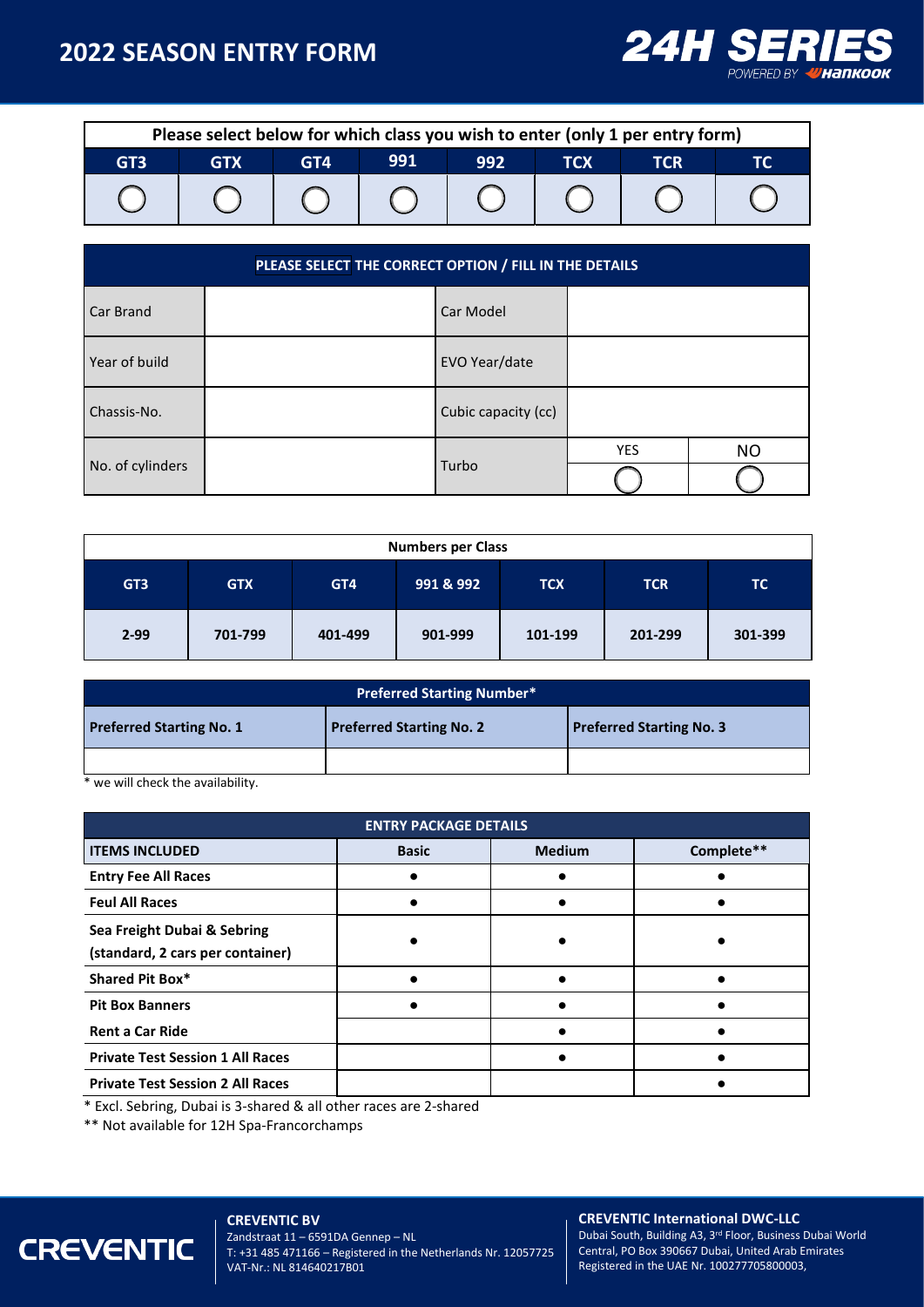

 $\overline{\phantom{a}}$ 

|  | Please select below for which Championship you wish to enter (1 per form) |                                                                                                |            |        |   |          |   |          |   |           |   |           |   |            |   |           |
|--|---------------------------------------------------------------------------|------------------------------------------------------------------------------------------------|------------|--------|---|----------|---|----------|---|-----------|---|-----------|---|------------|---|-----------|
|  | <b>Full Season Packages - 7 races</b>                                     |                                                                                                |            |        |   |          |   |          |   |           |   |           |   |            |   |           |
|  | ТC<br>TCX<br><b>TCR</b><br>GT4<br>991 - 992<br><b>GTX</b><br>GT3          |                                                                                                |            |        |   |          |   |          |   |           |   |           |   |            |   |           |
|  |                                                                           | Regular                                                                                        | €          | 55.950 | € | 82.050   |   | € 83.450 | € | 95.950    |   | € 103.850 |   | € 115.650  |   | € 118.850 |
|  | <b>Basic</b>                                                              | 6% Discount                                                                                    | €          | 3.357  | € | 4.923    | € | 5.007    | € | 5.757     | € | 6.231     | € | 6.939      | € | 7.131     |
|  |                                                                           | <b>Early Entry Discount</b>                                                                    | €          | 3.500  | € | 3.500    | € | 3.500    | € | 3.500     | € | 3.500     | € | 3.500      | € | 3.500     |
|  |                                                                           | To be paid                                                                                     | €          | 49.093 | € | 73.627   |   | € 74.943 |   | € 86.693  |   | € 94.119  |   | € 105.211  |   | € 108.219 |
|  |                                                                           | Regular                                                                                        | €          | 65.150 |   | € 92.000 |   | € 93.400 |   | € 107.000 |   | € 115.650 |   | € 128.450  |   | € 131.650 |
|  | Medium                                                                    | 8% Discount                                                                                    | €          | 5.212  | € | 7.360    | € | 7.472    | € | 8.560     | € | 9.252     |   | € $10.276$ | € | 10.532    |
|  |                                                                           | <b>Early Entry Discount</b>                                                                    | €          | 3.500  | € | 3.500    | € | 3.500    | € | 3.500     | € | 3.500     | € | 3.500      | € | 3.500     |
|  |                                                                           | To be paid                                                                                     | $\epsilon$ | 56.438 |   | € 81.140 |   | € 82.428 |   | € 94.940  |   | € 102.898 |   | € 114.674  |   | € 117.618 |
|  |                                                                           | Regular                                                                                        | €          | 72.000 | € | 99.375   |   | €100.875 |   | € 115.600 |   | € 124.875 |   | € 138.850  |   | € 142.050 |
|  | Complete                                                                  | 10% Discount                                                                                   | €          | 7.200  | € | 9.938    |   | € 10.088 |   | € 11.560  |   | € 12.488  |   | € 13.885   |   | € 14.205  |
|  |                                                                           | <b>Early Entry Discount</b>                                                                    | €          | 3.500  | € | 3.500    | € | 3.500    | € | 3.500     | € | 3.500     | € | 3.500      | € | 3.500     |
|  |                                                                           | To be paid                                                                                     | €          | 61.300 | € | 85.938   | € | 87.288   |   | € 100.540 |   | € 108.888 |   | € 121.465  |   | € 124.345 |
|  |                                                                           | Early entry fee discount will be applied when payment has been received before the 3rd January |            |        |   |          |   |          |   |           |   |           |   |            |   |           |

| European Season Package - 5 European races |                                                                                                  |                             |   |          |            |        |            |          |     |        |           |          |     |          |     |        |
|--------------------------------------------|--------------------------------------------------------------------------------------------------|-----------------------------|---|----------|------------|--------|------------|----------|-----|--------|-----------|----------|-----|----------|-----|--------|
|                                            |                                                                                                  |                             |   | ТC       | <b>TCX</b> |        | <b>TCR</b> |          | GT4 |        | 991 - 992 |          | GTX |          | GT3 |        |
|                                            | Basic                                                                                            | Regular                     | € | 32.500   | €          | 52.600 | €          | 53.600   | €   | 58.500 |           | € 63.500 | €   | 67.900   | €   | 69.900 |
|                                            |                                                                                                  | 6% Discount                 | € | 1.950    | €          | 3.156  | €          | 3.216    | €   | 3.510  | €         | 3.810    | €   | 4.074    | €   | 4.194  |
|                                            |                                                                                                  | <b>Early Entry Discount</b> | € | 2.500    | €          | 2.500  | €          | 2.500    | €   | 2.500  | €         | 2.500    | €   | 2.500    | €   | 2.500  |
|                                            |                                                                                                  | To be paid                  | € | 28.050   | €          | 46.944 |            | € 47.884 | €   | 52.490 | €         | 57.190   | €   | 61.326   | €   | 63.206 |
|                                            | Medium                                                                                           | Regular                     | € | 37.850   | €          | 58.550 |            | € 59.550 | €   | 65.150 | €         | 70.750   | €   | 75.850   | €   | 77.850 |
|                                            |                                                                                                  | 8% Discount                 | € | 3.028    | €          | 4.684  | €          | 4.764    | €   | 5.212  | €         | 5.660    | €   | 6.068    | €   | 6.228  |
|                                            |                                                                                                  | <b>Early Entry Discount</b> | € | 2.500    | €          | 2.500  | €          | 2.500    | €   | 2.500  | €         | 2.500    | €   | 2.500    | €   | 2.500  |
|                                            |                                                                                                  | To be paid                  |   | € 32.322 | €          | 51.366 |            | € 52.286 | €   | 57.438 |           | € 62.590 | €   | 67.282   | €   | 69.122 |
|                                            | Complete                                                                                         | Regular                     | € | 42.650   | €          | 63.725 |            | € 64.825 | €   | 71.150 |           | € 77.225 |     | € 83.200 | €   | 85.200 |
|                                            |                                                                                                  | 10% Discount                | € | 4.265    | €          | 6.373  | €          | 6.483    | €   | 7.115  | €         | 7.723    | €   | 8.320    | €   | 8.520  |
|                                            |                                                                                                  | <b>Early Entry Discount</b> | € | 2.500    | €          | 2.500  | €          | 2.500    | €   | 2.500  | €         | 2.500    | €   | 2.500    | €   | 2.500  |
|                                            |                                                                                                  | To be paid                  | € | 35.885   | €          | 54.853 | €          | 55.843   | €   | 61.535 | €         | 67.003   | €   | 72.380   | €   | 74.180 |
|                                            | Early entry fee discount will be applied when payment has been received before the 14th February |                             |   |          |            |        |            |          |     |        |           |          |     |          |     |        |

|                                                                                                | <b>Continents Season Package - 3 races (Dubai, Sebring and any European race)</b> |             |   |           |   |        |   |          |   |           |   |            |   |                 |   |        |
|------------------------------------------------------------------------------------------------|-----------------------------------------------------------------------------------|-------------|---|-----------|---|--------|---|----------|---|-----------|---|------------|---|-----------------|---|--------|
|                                                                                                | Discount is European race complete package for basic price                        |             |   |           |   |        |   |          |   |           |   |            |   |                 |   |        |
|                                                                                                |                                                                                   |             |   | ТC<br>тсх |   | TCR    |   | GT4      |   | 991 - 992 |   | <b>GTX</b> |   | GT <sub>3</sub> |   |        |
|                                                                                                | Complete                                                                          | Regular     | € | 40.575    | € | 50.575 |   | € 51.275 | € | 61.200    | € | 66,200     | € | 75.900          | € | 77.800 |
|                                                                                                |                                                                                   | Discount    | € | 3.025     | € | 3.125  | € | 3.225    | € | 3.650     | € | 3.850      | € | 4.550           | € | 4.550  |
|                                                                                                |                                                                                   | early entry | € | 1.500     | € | 1.500  | € | 1.500    | € | 1.500     | € | 1.500      | € | 1.500           | € | 1.500  |
|                                                                                                |                                                                                   | To be paid  | € | 36.050    | € | 45.950 | € | 46.550   | € | 56.050    | € | 60.850     | € | 69.850          | € | 71.750 |
| Early entry fee discount will be applied when payment has been received before the 3rd January |                                                                                   |             |   |           |   |        |   |          |   |           |   |            |   |                 |   |        |
|                                                                                                | *Example above is 24H Dubai – 24H Barcelona – 24H Sebring                         |             |   |           |   |        |   |          |   |           |   |            |   |                 |   |        |

#### **CREVENTIC BV**



Zandstraat 11 – 6591DA Gennep – NL T: +31 485 471166 – Registered in the Netherlands Nr. 12057725 VAT-Nr.: NL 814640217B01

#### **CREVENTIC International DWC-LLC**